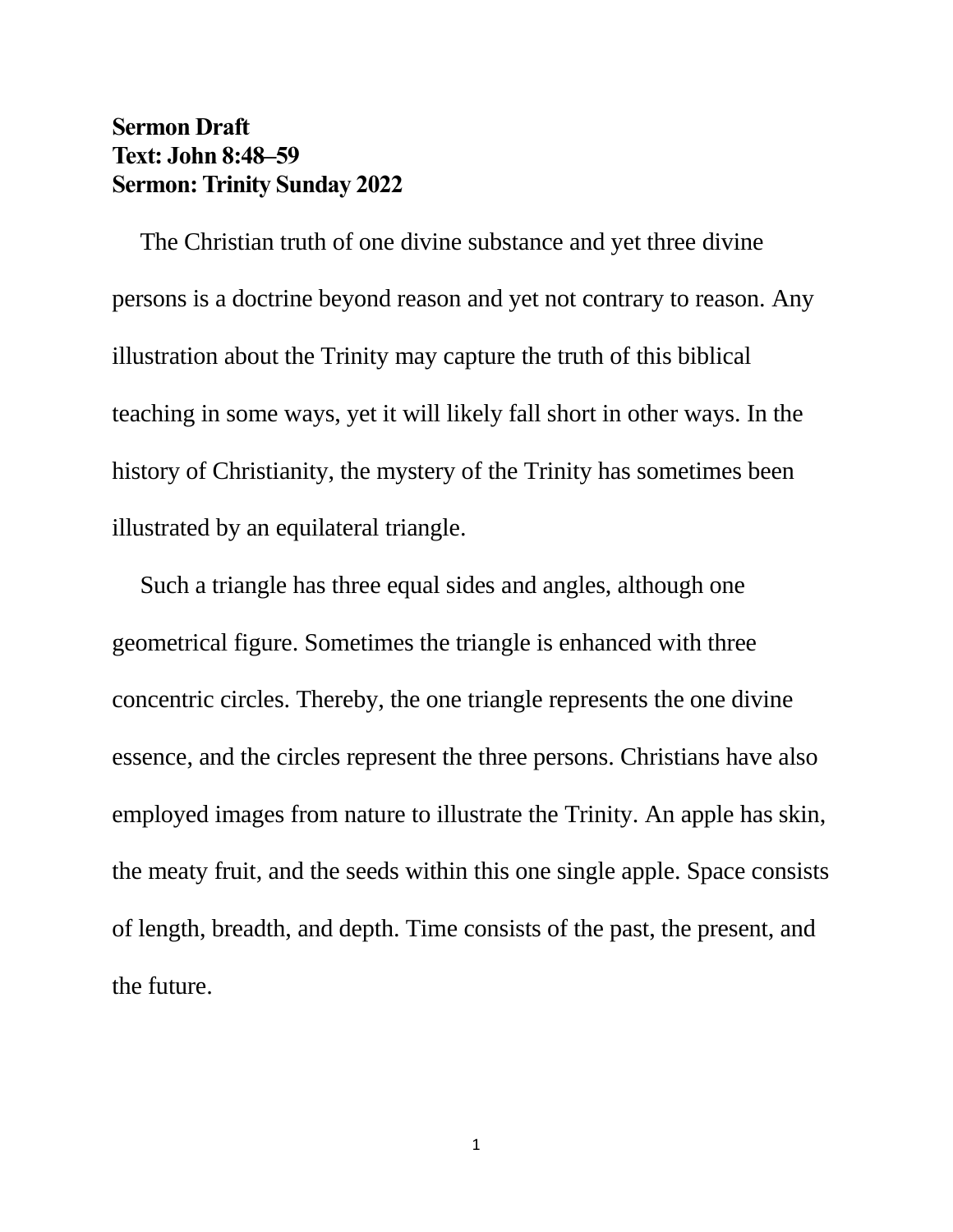Islam misses this reality of the Trinity when it emphasizes the unity of Allah as expressed in mathematical terms (that God must be one). Using simple arithmetic, Islam would note that  $1+1+1=3$ . Thereby, Muslims say, one immediately runs into the falsehood of three gods, tritheism. But even mathematics can serve to demonstrate the Christian view of the Trinity, since 1 x 1 x 1 still equals 1.

Holy Trinity Sunday concludes the Time of Our Lord (Christmastide and Eastertide) and begins the Time of the Church in the liturgical calendar. Or Holy Trinity begins the Time of the Church, after the Time of Our Lord concludes with Pentecost, depending on your point of view. Holy Trinity Sunday is a pivot point, connecting heaven and earth, a time of seeing how the very nature of God is living and active in our lives within this fallen creation. It is a day for worshiping God's revelation as three persons who are together one divinity, one God. It is a celebration of the Father's gift of his only-begotten Son for the salvation of sinners, and for the sending of the Spirit to enlighten our hearts and minds with his gifts.

2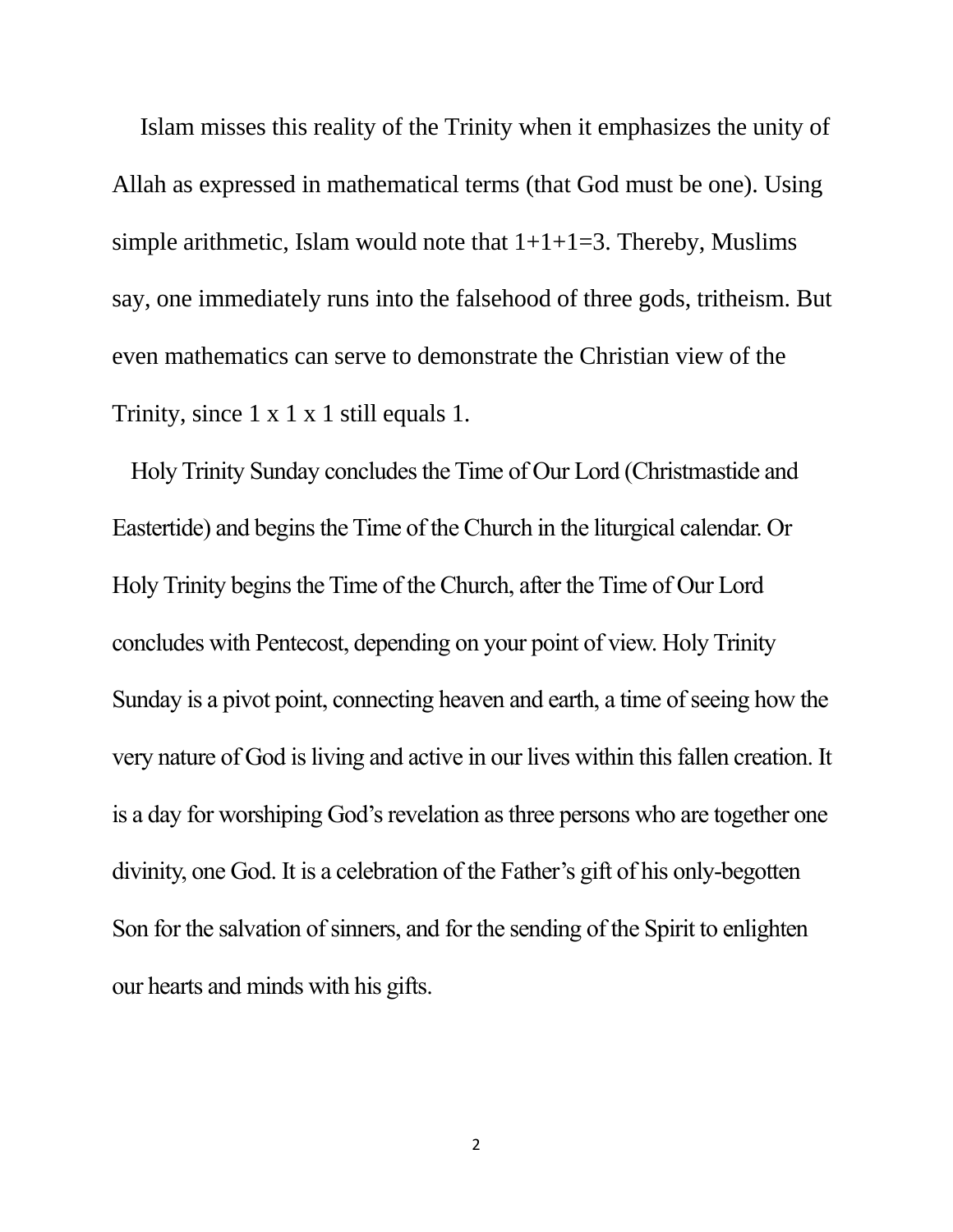Sitting as it does between the two great blocks of the church year, this is a Sunday to pivot our attention from the works of God in Christ and the Spirit to what he is accomplishing here and now in and for us. The Sundays in December through June have been looking at God's works in Christ. The coming Sundays will reflect on the work the Lord is doing in his people, what the triune God is doing in us.

The goal of this day on the liturgical calendar is not to explain or merely describe God's triune nature. Holy Trinity Sunday exists that we might speak clearly of God's nature in three persons and what that means to a humanity created, in the beginning, in the image of that triune God.

American author Orson Scott Card is not a fan of most modern science fiction, despite writing many science fiction books himself. What bothers him most is that the heroes of the books and movies are often rugged individuals, disconnected from family or friends, going about their adventures on their own. Card wonders where the hero's husband or wife, children, siblings, and childhood friends are to be found.

3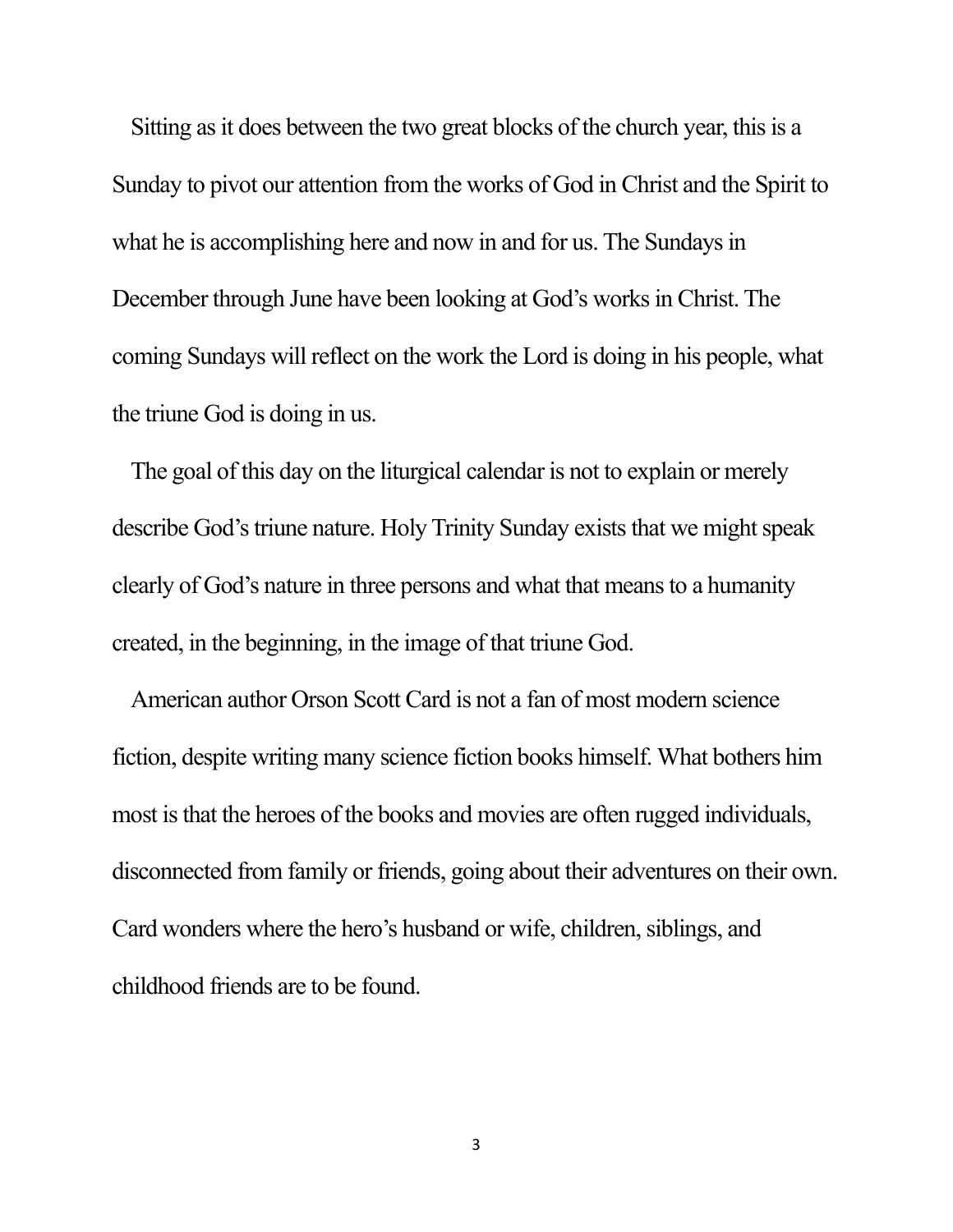It is not good for man, even a science fiction hero to be alone. Therefore, through Jesus' dialogue with the unbelieving Jews in our text for this Trinity Sunday, God reveals His Triune nature that we may be not "me" but "we" with Him.

We prefer to be Me: We live in a me world. Our present culture thrives on individuality. People are getting married later and later, if at all. In 1962, half of 21-year-olds were already married. Today that percentage is a lot less.

Have you ever heard the term, Sheeple, blending sheep and people, it is a term that has come into usage for an individual that unthinkingly "goes with the flow" instead of charting his or her own path. Sheeple are those who have lost their individuality and just want to "blend in."

We is better than Me: It is not good to be alone. Four hundred years ago, the English writer John Donne wrote a famous poem about individualism. You might know at least the beginning and the end, not realizing they come from the same poem.

*No man is an island entire of itself; every man is a piece of the continent, a part of the main; if a clod be washed away by the sea, Europe*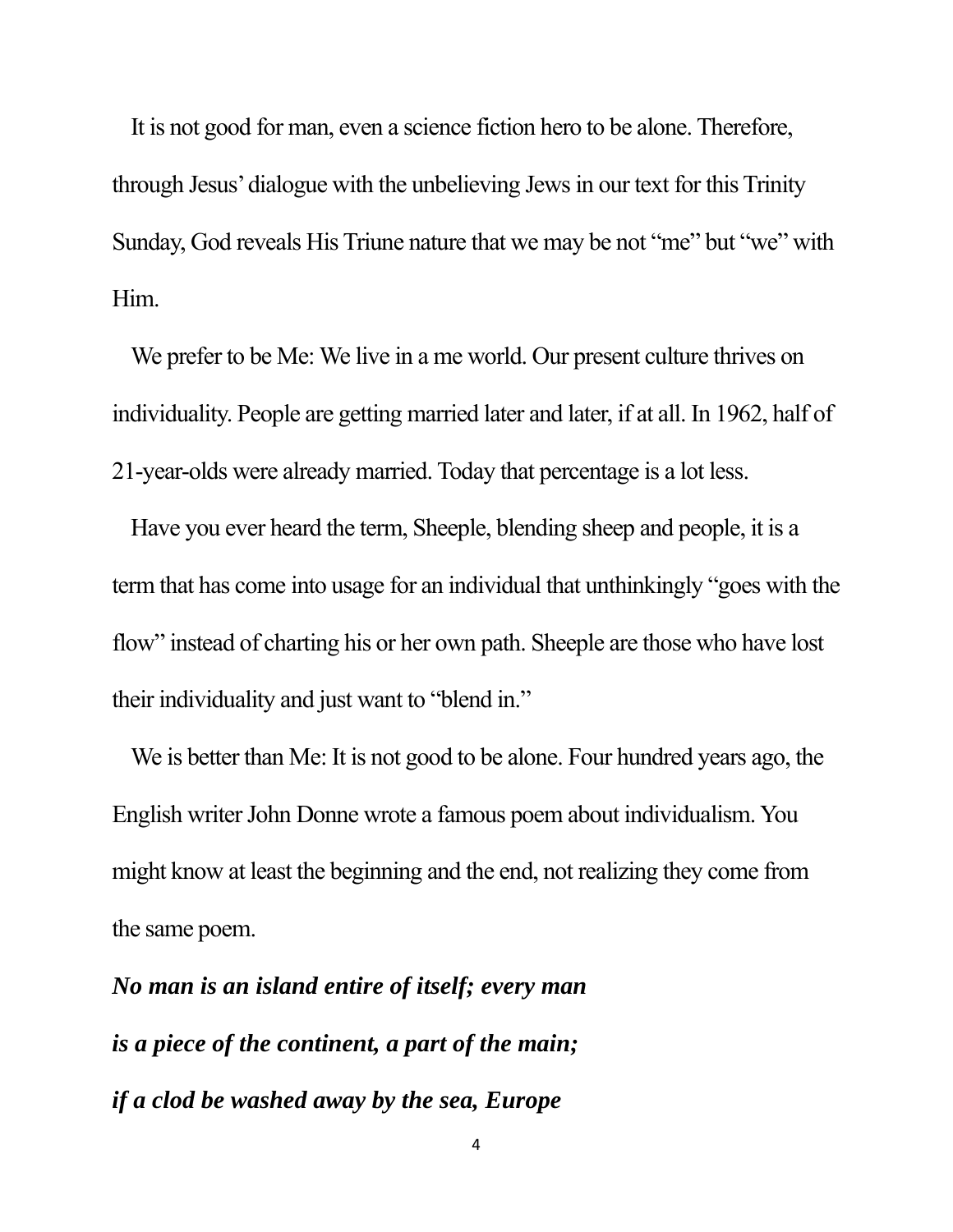*is the less, as well as if a promontory were, as well as any manner of thy friends or of thine own were; any man's death diminishes me, because I am involved in mankind. And therefore never send to know for whom the bell tolls; it tolls for thee.*

 No man is an island. When one man dies, it reminds that humanity is dying. *The wages of sin is death* (Romans 6:23). To be alone is, in some ways, to die. God is not a Me: Our holy Lord does not reflect this sinful individualism. Because our sin can drive us to be "rugged individuals" disconnected from one another, we assume God, too, is a "rugged individual." We speak of our Lord as God, Him, He, the One.

 Then, on Trinity Sunday, we squish three persons into this one, rugged individual. In some mysterious way, like the parts of an apple or a three-leaf clover or the phases of water, our one God is also the Father and the Son and the Holy Spirit.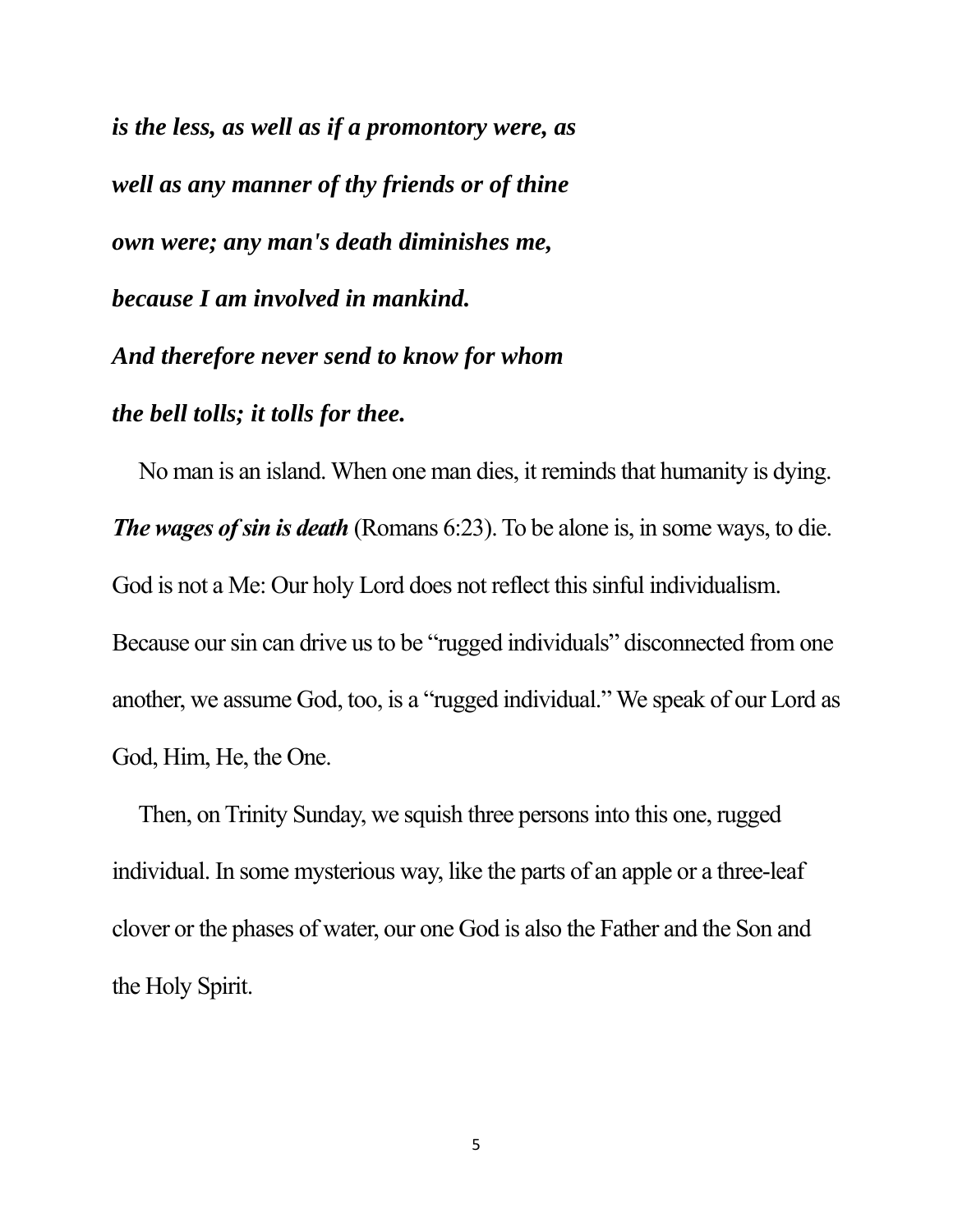But in the Garden, the Lord said, *"Let us make man in our image, after our likeness*" (Genesis 1:26). Man was created male and female. One, and yet two. In marriage, the two become, once more, one (Genesis 2:24) because it was not good, the Lord said, for man to be alone (Genesis 2:18).

 God is a We: The Father begets a Son through whom comes the Spirit. The Jews had a hard time understanding Jesus as the Son of the Father, because they could not let go of the ideas they had about God. The Muslims, too, struggle with the Tri-unity of God.

"They have certainly disbelieved who say, 'Allah is the third of three.' And there is no god except one God" (Qur'an 5:73). This is why Jesus' use of the Divine Name for himself was so repulsive. How can he be the "I Am"? But in a mysterious wonder, our Lord is in fact three persons in one divine substance. The Lord is the Father who eternally begets the Son through whom comes the Spirit. In Jesus, we see God for who he really is, just as Abraham did in his day.

 We, like Abraham, abide in Jesus' Word. The devil would have us be by ourselves, islands, disconnected, kept apart. The devil tells us that to be like God is to be alone. He tells us we can be free to do whatever we want, no matter the people around us.